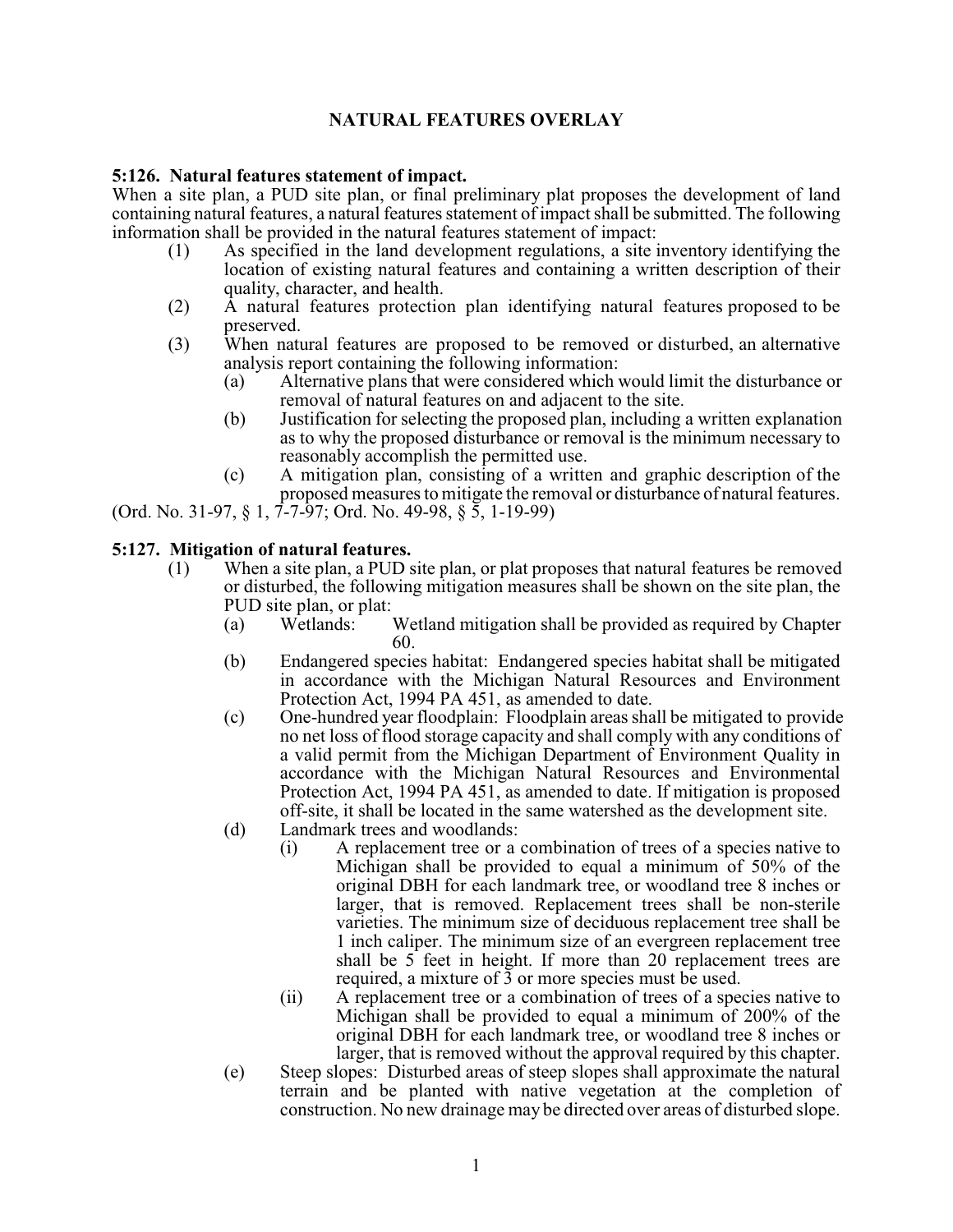- (f) Watercourses: Mitigation for disturbance of watercourses shall be provided according to the requirements of a valid permit from the Michigan Department of Environmental Quality in accordance with the Michigan Natural Resources and Environmental Protection Act, 1994 PA 451, as amended to date.
- (g) All features: Disturbed areas to be reestablished shall be planted with species native to Michigan and characteristic of the plant communities of the area before disturbance. The density and coverage of vegetation (except trees) shall be such that it will approximate the density and coverage before disturbance within 3 years after planting.
- (2) The mitigation measures shown on the site plan or plat shall include:
	- (a) A written description of the mitigation program.
		- (b) Replacement calculations.
		- (c) Planting plan, showing the location of trees, shrubs and ground cover.
		- (d) Plant list, including botanical and common names, caliper sizes, root type, and height.
		- (e) Timing schedule for the implementation of the mitigation measures.
- (3) Mitigation shall be provided on-site. However, where mitigation cannot be accomplished on the site, all or part of the mitigation may be provided on public land within the city if approved as part of the site plan or plat. Plans for off-site mitigation shall be included as part of the site plan or plat approval.
- (4) Alternative mitigation measures for not more than 50% of the required mitigation may be allowed by the approving body if each of the following conditions is met:
	- (a) The alternative mitigation is consistent with the Guidelines for the Protection and Mitigation of Natural Features, Attachment A of the land development regulations.
	- (b) The alternative mitigation is specifically approved by the planning commission or city council, depending on which is the approving body.
	- (c) The alternative mitigation provides an overall ecological value to the site or the city that is at least as beneficial as the required mitigation.
	- (d) The alternative mitigation meets 1 of the following standards:
		- (i) It is a restoration or management of an important natural feature on the site or public land in the vicinity.
		- (ii) It provides funds for the management and restoration of important natural features or public lands in the vicinity.
		- (iii) It dedicates important natural areas to the city park system.
		- (iv) It provides funds to the city street tree planting program.
- (5) Where providing mitigation or alternative mitigation will cause undue hardship, the petitioner may request relief from the approving body as part of the site plan or plat approval. Any such relief granted must be specifically approved by the planning commission or city council, depending on which is the approving body. Relief will be granted only when the petitioner provides evidence supporting all of the following finding:
	- (a) The hardship is exceptional and peculiar to the property and results from conditions which do not exist generally throughout the city.
	- (b) The condition upon which the requested relief is based is not a self-imposed hardship.
	- (c) The relief proposed is the minimum amount necessary to make a reasonable use of the land.

(Ord. No. 31-97, § 1, 7-7-97; Ord. No. 49-98, § 5, 1-19-99)